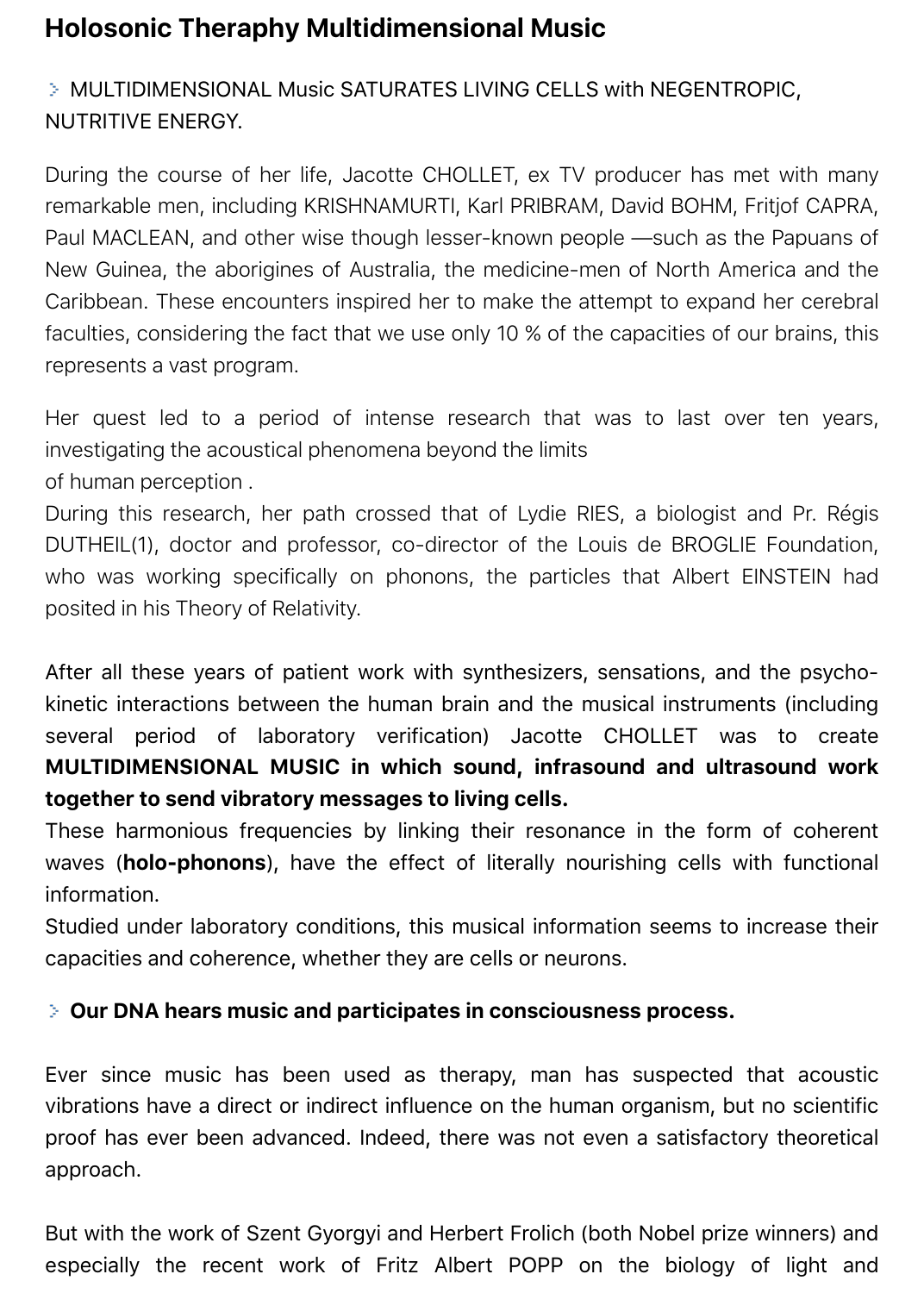electromagnetic inter-cellular bio-communication, we know today that the nucleated cells , by the way of physical and vibratory configuration of its DNA, is capable of picking up, storing and broadcasting information (that is to say: order and neguentropy) **from the environment** .

This suggests, amongst other things, that living matter organizes its environment, an idea which recalls the Gaia hypothesis of James LOVELOCK. In 1989, F. A POPP(2) demonstrated that cells communicates with one another, coherently, by exchange of photon quanta.

Lydie RIES has recently brought into light a proof of the coherent action of phonons (vibratory quanta in the sound range) .

"At the moment", remarks Pr DUTHEIL, "Multidimensional Music is the only method already opening on supraliminal medecine as it will establish itself in the XXIst century, because it affects both consciousness and the electromagnetic body- field, because it restores order and neguentropy."

#### > NEGUENTROPY

Neguentropy or neg-entropy is a negative entropy without which no living system would be viable.

In opposition to entropy which expresses an increase of disorder in the universe, negentropy is an impregnation of order and coherence into the structure of matter .

> In other terms, neguentropy is a force of information that organizes the structures and functions of living systems, and participates in inter-cellular bio-*communication .*

"Primordial unity of consciousness can be established or re-established by direct contact between the music and the person experiencing it, which releases emotional knots and what might be called "cysts" in the parasympathetic system. It may be observed that, in resonance with Multidimensional Music, these phenomena tend to disintegrate, and the effects is communicated from cell to cell throughout connected system.

The re-balancing of potentials along the meridians of acupuncture is also noted.

The effects are physical, psychic and holistic .The phenomenon, originating with cellular perception of vibrations, is translated in part by increasingly specific sensations which correspond to an increased holistic self awareness.

*"The first effect of that music is that of an auto-diagnosis", Pr. DUTHEIL says, "immediatly followed by a therapeutic effect, first the revelation of traumas, and then their immediate corrections operated by our higher consciousness.*

*At this level of higher consciousness, time no longer exists, past is superimposed*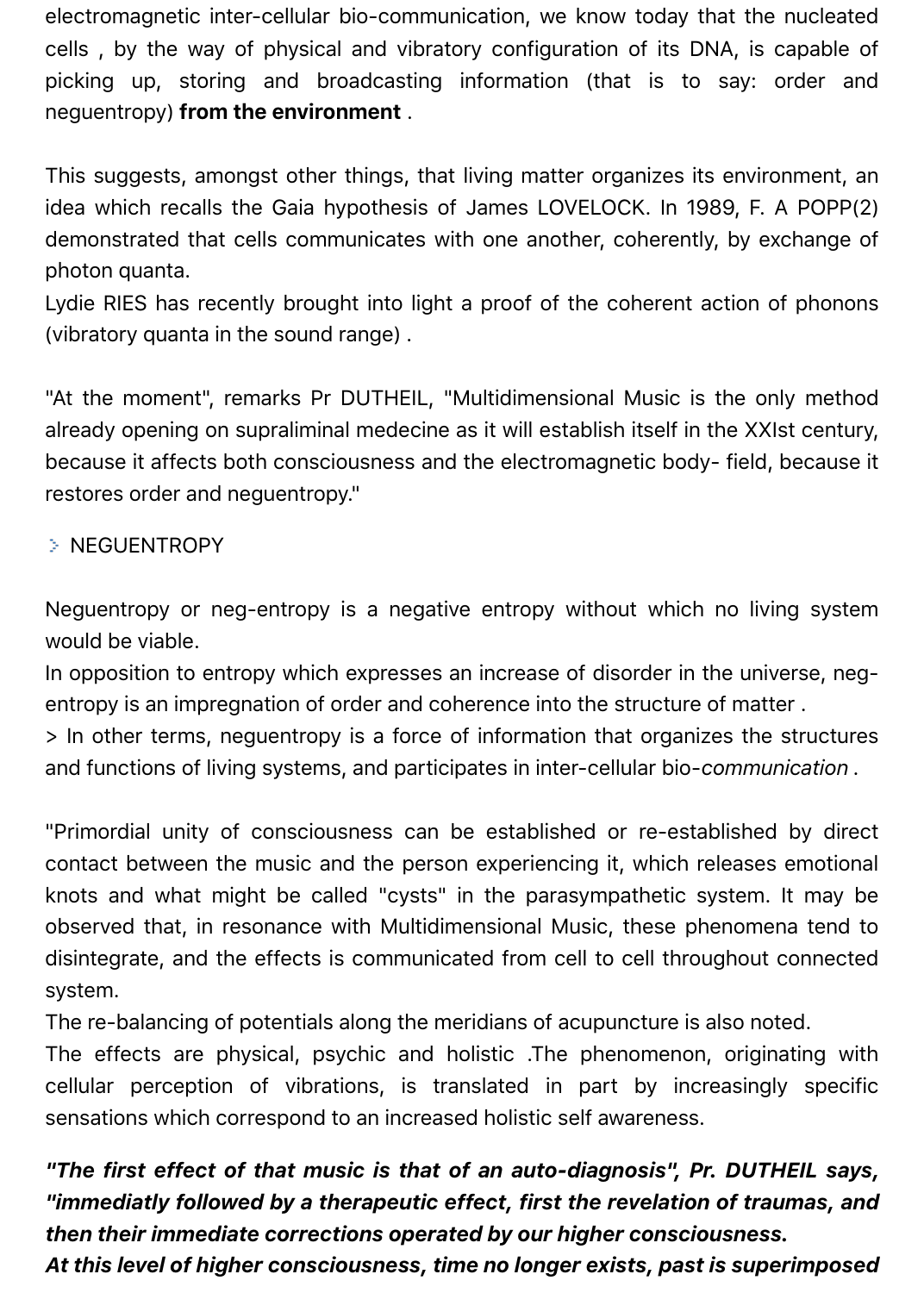*on present as the hologram of our multidimensional body extends as well into the past as in the future. There are a great number of nodal point, or energetic vortices, if you prefer, which link the different vibratory levels corresponding to different phases of our multidimensional body. They are both photonic and tachyonic.*

Doctors who practice "energetic" medicine have discovered some of these points by accident, but often act erratically, since they do not solicit interaction with the patient's consciousness.

In order to act on the whole being and re-establish neg-entropy in the body, consciousness must play its part.

Between a good acupuncturist and his patient, for example, it is the interaction of the two quantic fields of consciousness which enables the result to be optimized by tapping into the field of total consciousness.

These are not simply words.

If I use that particular model, It's precisely because we are dealing here with quantum mechanics.

On this point, It must be said that in current experiments with light , "something superluminous" is actually happening.

Experiments with guide waves made by physicist from COLOGNE , then reproduced by American researchers, have shown that within a guide wave (centimetric radio waves) there are bundles of waves which travel faster than light.

Physicists don't know yet what to make of it. As far I am concerned, it seems quite simple: a photon is composed of a bradyon and tachyon.

I sent an article to the Academy of Sciences on this subject last month.

(3) When Louis de Broglie, in 1923, proposed that particles presented wave-like properties (or associated wave) he had calculated that this wave, said to be "in phase", travelled faster than light ; at the time, this was considered an outrageous assumption.

All the books on quantum mechanics that I have read mention this superluminous velocity which is revealed

by calculations, but consider it can not be physically measured and prooved\*.

We're presently working with scientists from the Villetaneuse laboratory who study atomic interference, and they've actually measured the speed of this phase, which is far superior to that of light.

So it seems there is now a number of indications enabling us to give a proper explanation to many of the remaining paradoxes and riddles of quantum physics.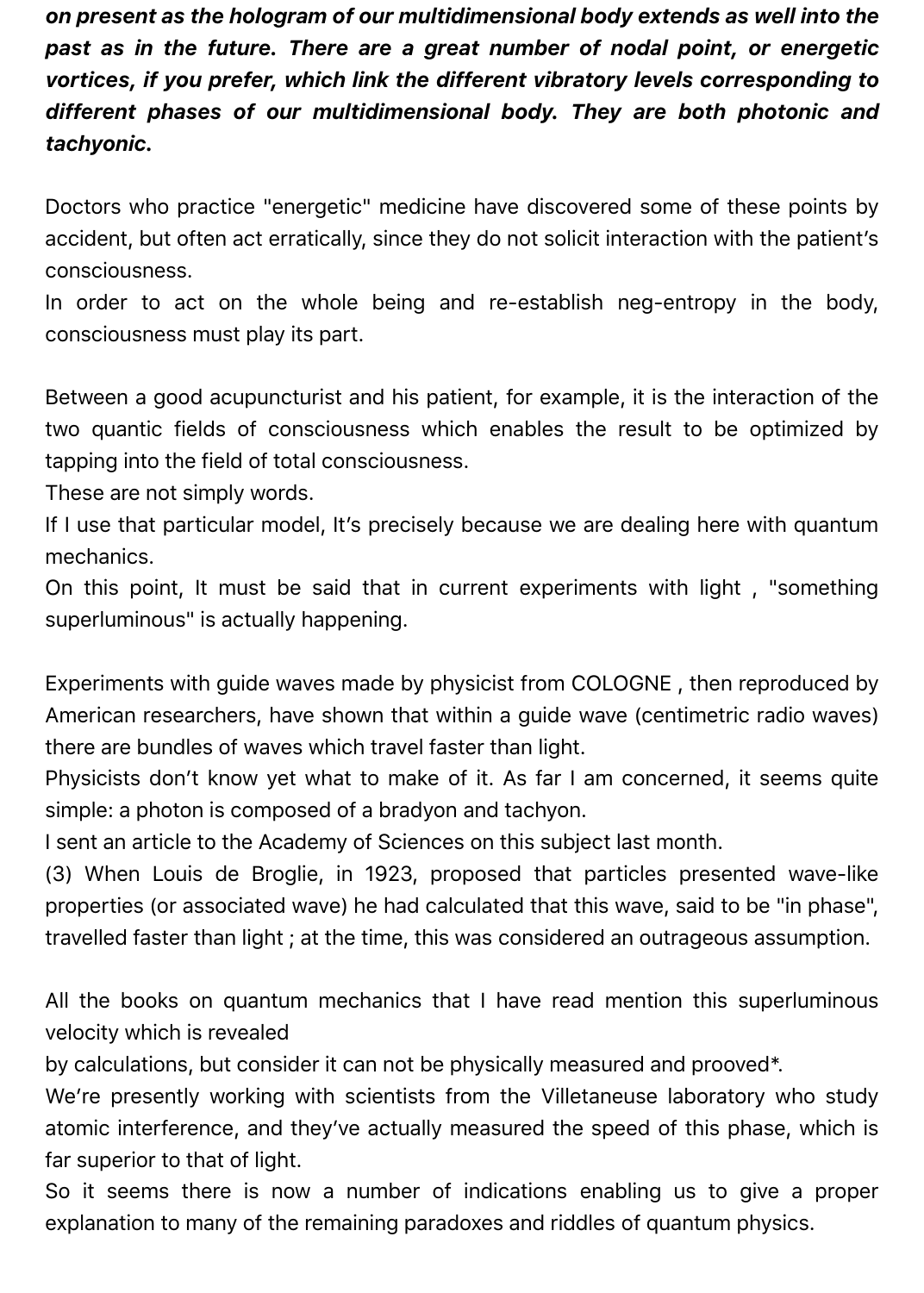#### **PROOF OF VIBRATORY ACTION OF M.M.D music ON LIVING CELLS**

| $C^*$ | $\geq$ slide 1: blood cells in a fresh sample.<br>This sample is here to show the actual configuration of a fresh cell.                                                      |
|-------|------------------------------------------------------------------------------------------------------------------------------------------------------------------------------|
|       | $\geq$ slide 2:<br>Sample taken before an experiential session with MMD and kept for 3<br>days in a fridge.                                                                  |
|       | --> One can notice that the white corps has totally lost its form thus its<br>"information".                                                                                 |
|       | $\geq$ slide 3:<br>Sample taken from the same subject just after an experiential session with<br><b>MMD</b> music of 1 hour and a half & <b>kept for 3 days in a fridge.</b> |
|       | --> One can notice that the white corps has RETAINED its FORM and its<br><b>INFORMATION despite 3 days of aging.</b>                                                         |

MMD music INCREASES THE QUANTITY OF HEMOGLOBIN AND REINFORCES THE IMMUNE SYSTEM.

Among the different proofs of these invisible phenomena which occur within our cells above and beyond the speed of light, those recently brought to light by biologist L.RIES(4) are particularly interesting .

**L.RIES** : "During strong variations in my own emotional and energy states, I had noticed significant alterations of some of my biological constants **.**

Jacotte CHOLLET's Multidimensional Music has enabled me to continue this research, thanks to the multiple effects of this music on different fields: physical, emotional, psychic and energetic, and to recover scientific evidence of the link between body and mind .

Study of the physiological effects produced by resonance with Multidimensional Music is beginning to reveal the circuits that relay information between consciousness and cells".

"In order to study the effects of this active music", specifies L.RIES, " we collected blood samples from voluntary subjects, both before and after audition of the music .

We noted important variations in the number of white corpuscle , the aging of nucleated cells, and hemoglobin.

The white corpuscle, notably the poly-nuclear neutrophiles (PN), increase almost constantly up to 4700/mm3.

The hemoglobin (HBO) in the sample also shows noticeable increase during auditions of this music, from 0,5 to 2 g/ liters after an audition of one to 2 hours".

"At the same time, we carried out tests on the gas content of blood samples, noting a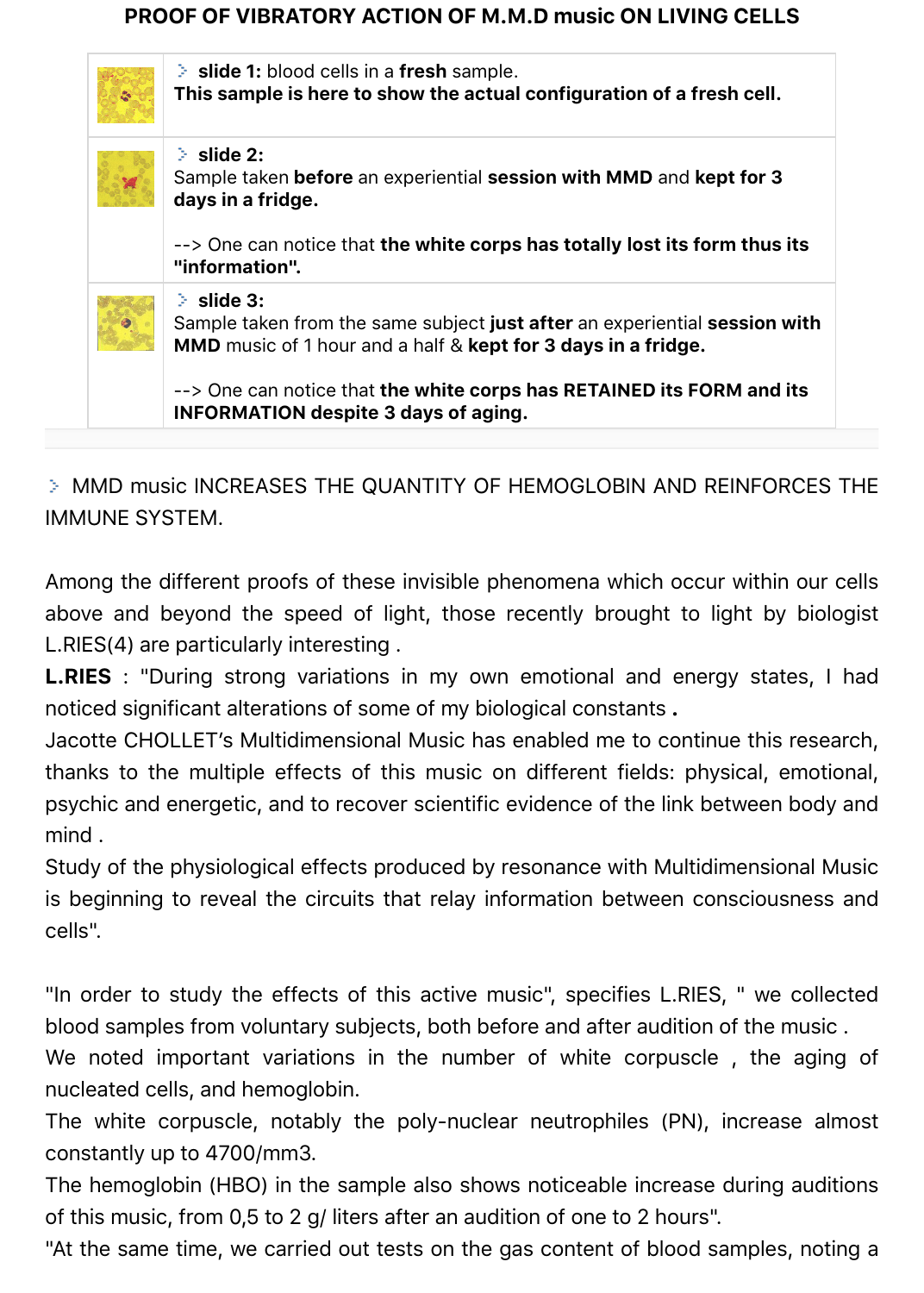super oxygenation in the blood of people tested after an experiential session with M.M.D".

### **MMD SLOWS DOWN AGING PROCESS**

"As for the effects of M.M.D on cellular aging", continues L.RIES, "it was brought to light accidentally.

The blood sample (both pre and post audition) were forgotten in the refrigerator, and arrived at the laboratory three days later.

On the smears on the glass slides colored by May Grundwald Giemsa, we noted that the form of the nucleated blood cells from the post audition were in a better state of preservation than those sampled before the experiential session with MMD.

In the samples taken before listening to MMD, it was noted that only 20% of the PN were identifiable by their form, whereas in the post audition sample, 60% of these same cells were not only identifiable, but still intact.

As for lymphocytes, we noted 34% of cells intact from samples taken before listening to the music, compared with 76% of cells intact from samples taken after listening to MMD.

The slowing of the aging process, indicated by the conservation of the form of nucleated cells, seems to indicate that M.M.D has enabled contact with information at the cellular level, accompanied by an increase in neuguentropy (order and coherence) which promotes access to a higher level of consciousness. And the fact that the red corpuscles (enucleated cells) were subject to the same aging before and after listening leads us to suppose reception of the information by the nucleus, therefore by **DNA**.

Since we know that "phonons" share the same electro-magnetic properties as photons, and are, in fact, their acoustic equivalent, we may conclude that DNA may, by sympathetic resonance and by a laser effect, play the role of an electro-magnetic aerial during the listening of this music.

"By a phenomenon of resonance, audio frequencies created in a state of inner coherence may enable reinstatement of electro-magnetic coherence in the listening subject, by eliminating malformations of the electro-magnetic body. The correct information may then be transmitted to the physical body by way of DNA and hemoglobin.

As information increases order at the cellular level, the aging process could become non-mandatory as long as we are in contact with the orderly information from our higher consciousness."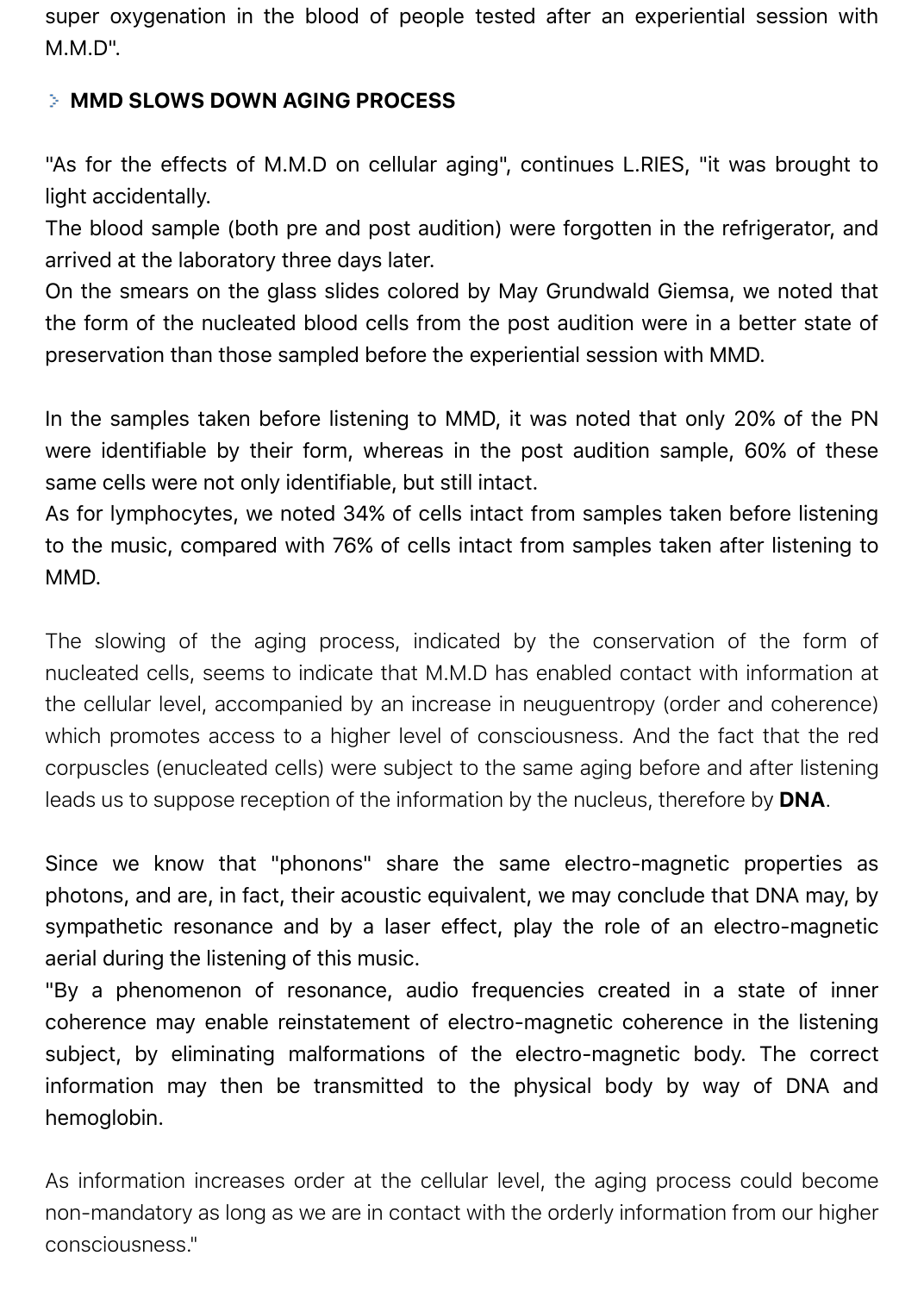# **A HARMONIOUS COMBINATION OF SOUND, INFRA-SOUND AND ULTRA-SOUND.**

We hear sound, with ultra-sound we enter into living matter, cellular environment, and with infra-sound, we touch this same matter, directly, as if with a microscopic finger. By combining these three ranges of frequency, which is possible with synthesizers and digital recording devices, we can reach a multidimensional form of communication between consciousness and matter, between composed music and the consciousness-material totality of the receiver (who needs not necessarily only hear with his ears but also with his flesh, his cells, and all the tissues of his unconscious).

> M.M.D music stands today as a means of therapy and personal development which is accessible to all, and which enables its listeners to gradually get rid of the grip of the past on emotional, physiological and psychic levels, whatever the age, from the moment the listener's consciousness participates in the exchange of information taking place in the infinitely small spaces of his body, between the exterior environment and the inner subatomic or quantic phenomena.

**1-** Regis DUTHEIL : professor of physics at the faculty of medicine in Poitiers, and author of "Superluminous Medicine" published by Ed SAND (chapter VIII concerns MMD music). See also the article "Superluminous Medicine" in La Vie Naturelle , n°77.

**2-** See "The Biology of Light", La Vie Naturelle, n°57.

**3-** See also the excellent article by Rolf LANDAUER : Light faster than Light ? in Nature,vol.365,

21 st October 1993, p 662 and 663 .

**4-** Lydie RIES, chemist, biological pharmacist, DEA in cellular biology.

### **M.M.D INDUCES EXPANSION OF THE FIELD OF CONSCIOUSNESS**

Used by an increasing number of researchers, artists, people who are looking for a better level of development and accomplishment in whatever field it may be, Multidimensional Music has become a tool for exploring other dimensions of consciousness with notable results on the increase of creativity, of memory, of concentration, of capacity for "insight", of intuition.

MMD also maximizes performance and favors unfolding of latent innate skills.

Experience shows that the more efficient we already are, the greater and the more rapid the growth of efficiency is.

### **THERAPEUTIC APPLICATIONS OF M.M.D.**

#### *1. An aid to auto-diagnosis*